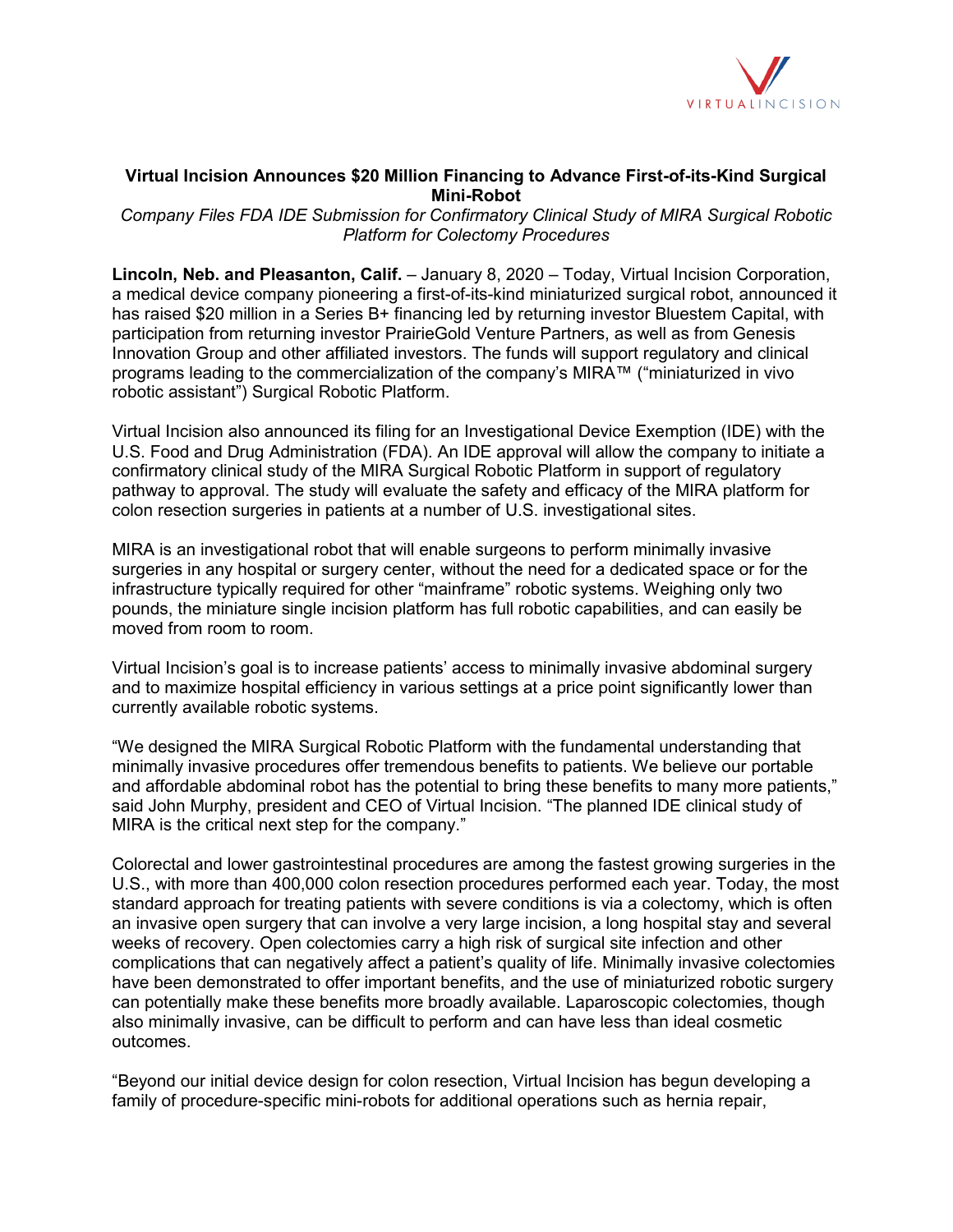gallbladder removal and others, potentially enabling millions more surgical procedures each year," said Shane Farritor, Ph.D., Virtual Incision's co-founder and chief technology officer.

"The Virtual Incision team has developed a unique robotic platform that has incredible potential to transform surgery," said Steve Kirby, founding partner, Bluestem Capital. "With its foundational intellectual property – including more than 200 patents and applications – we are convinced that Virtual Incision will be leading the next wave of innovation in robotic surgery with the pioneering MIRA system."

"Demand for minimally invasive surgeries continues to increase, and we are enthusiastic about the promise of the MIRA platform to meet this demand, while also delivering unparalleled flexibility," said Dmitry Oleynikov, M.D., Virtual Incision's co-founder and chief medical officer. "We are focused on expanding access to minimally invasive robotic procedures and delivering this innovation to the many centers where a smaller, simpler and less costly solution is needed."

### **About the MIRA Surgical Robotic System**

Unlike today's robots that reach into the body from outside the patient, Virtual Incision's MIRA Surgical Robotic Platform features a small, self-contained surgical device that is inserted through a single midline umbilical incision in the patient's abdomen. Virtual Incision's technology is designed to enable complex multi-quadrant abdominal surgeries utilizing existing tools and techniques familiar to surgeons, and does not require a dedicated operating room or specialized infrastructure. Because of its much smaller size, the robot is expected to be significantly less expensive than existing robotic alternatives for laparoscopic surgery.

### **About Virtual Incision**

Virtual Incision is reimagining surgical robotics, with simple innovations offering mobility, flexibility and accessibility to provide minimally invasive options to more patients. The company is developing the MIRA ("miniaturized in vivo robotic assistant") Surgical Robotic Platform, a first-of-its-kind miniaturized surgical robot, focusing first on colon resection, with follow-on specialty robots for additional potential applications like hernia repair, gallbladder removal, antireflux surgery, splenectomy, adrenalectomy, gastric sleeve, gastric bypass, hysterectomy and hepato-pancreato-biliary procedures. The company is headquartered in Lincoln, Nebraska. For more information, visit [https://virtualincision.com/.](https://virtualincision.com/)

## **Cautionary Note Regarding Forward-Looking Statements**

This communication contains statements that constitute "forward-looking statements" within the meaning of the Private Securities Litigation Reform Act of 1995. Forward-looking statements include, but are not limited to, statements regarding our plans, beliefs, expectations and assumptions, as well as other statements that are not necessarily historical facts. You are cautioned that these forward-looking statements are only predictions and involve risks and uncertainties. Further, any forward-looking statement speaks only as of the date as of which it is made and we do not intend to update or revise any forward-looking statements. This communication also contains market data related to our business and industry which includes projections that are based on a number of assumptions we believe are reasonable and most significant to the projections as of the date of this communication. If any of our assumptions prove to be incorrect, our actual results may significantly differ from our projections based on these assumptions.

The MIRA Surgical Robotic Platform is an investigational device that is not available for sale in the United States.